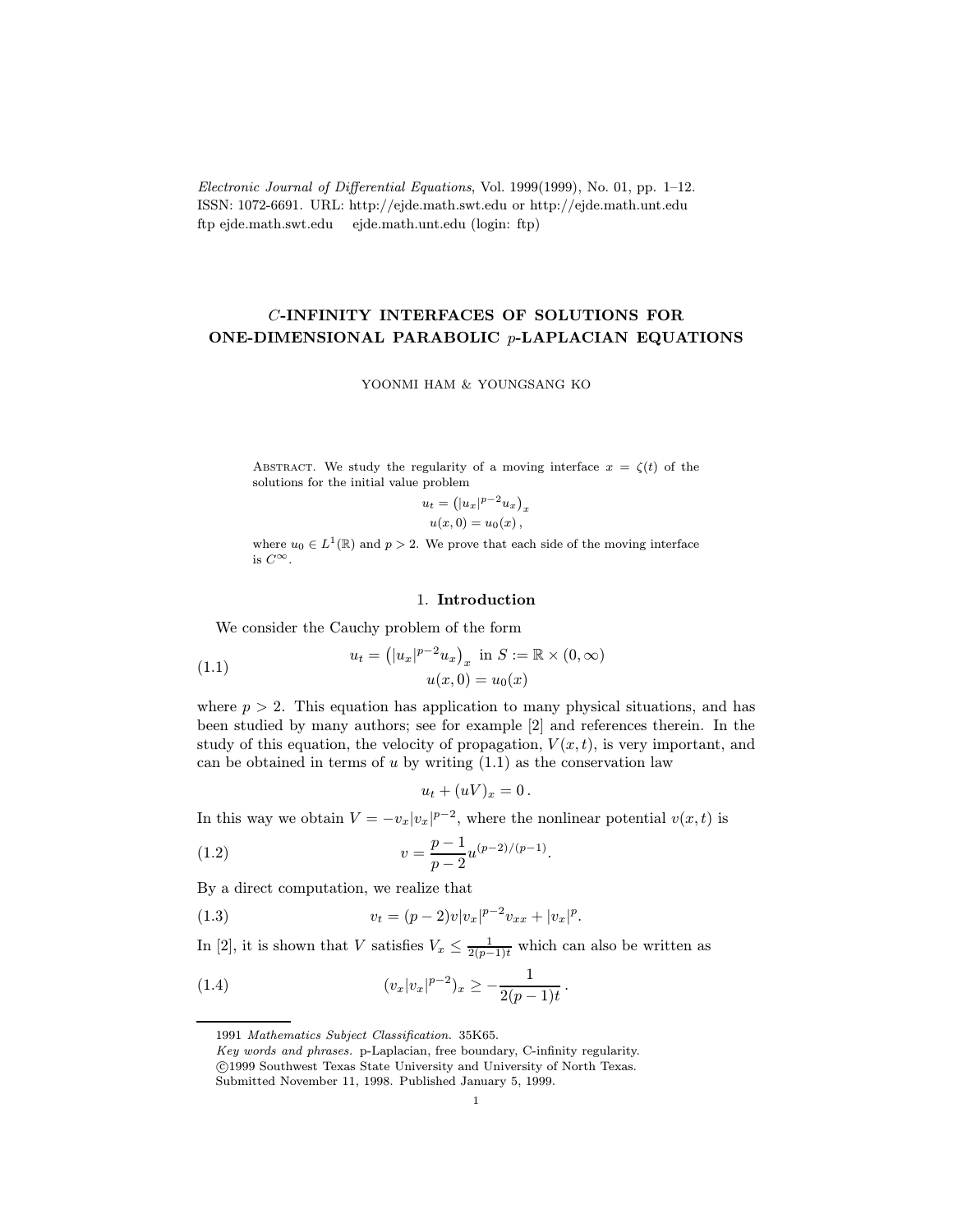Without loss of generality, we assume that  $u_0$  vanishes on  $\mathbb{R}^-$  and that  $u_0$  is a continuous positive function on an interval  $(0, a)$  with  $a > 0$ . Let

$$
P[u] = \{(x, t) \in S : u(x, t) > 0\}
$$

be the positivity set of a solution u. Then  $P[u]$  is bounded from the left in the  $(x, t)$ -plane by the left interface curve  $x = \zeta(t)$ , where

$$
\zeta(t) = \inf\{x \in \mathbb{R} : u(x, t) > 0\}.
$$

Moreover, there is a time  $t^* \in [0,\infty)$ , called the waiting time, such that  $\zeta(t)=0$ for  $0 \le t \le t^*$  and  $\zeta(t) < 0$  for  $t > t^*$ . It is shown in [2] that  $t^*$  is finite (possibly zero) and  $\zeta(t)$  is a non-increasing  $C^1$  function on  $(t^*,\infty)$ . Actually it is shown that  $\zeta'(t) < 0$  for every  $t > t^*$ , i.e., a moving interface never stops.

On the other hand, D. G. Aronson and J. L. Vazquez [1] established Theorem 1.1 below.

Let  $D = \{(x, t): t > t^*, \zeta(t) \le x \le 0\}$ , and let v be the pressure for the solution of the porous medium equation

(1.5) 
$$
u_t = (u^m)_{xx} \quad in \quad Q_T = \mathbb{R} \times (0,T).
$$

**Theorem 1.1.** v is a  $C^{\infty}$  function on D, and  $\zeta(t)$  is a  $C^{\infty}$  function on  $(t^*,\infty)$ .

This theorem is proven by finding bounds for  $v^{(k)}$  with  $k \geq 2$ .

The purpose of this paper is to discuss the  $C^{\infty}$  regularity of the moving part of the interface of the solution to  $(1.1)$ . To accomplish this end, we use some ideas from [1].

#### 2. Upper and Lower Bounds for  $v_{xx}$

Let  $q = (x_0, t_0)$  be a point on the left interface, so that  $x_0 = \zeta(t_0), v(x, t_0) = 0$ for all  $x \le \zeta(t_0)$ , and  $v(x, t_0) > 0$  for all sufficiently small  $x > \zeta(t_0)$ . We assume the left interface is moving at q. Thus  $t_0 > t^*$ . We shall use the notation

$$
R_{\delta,\eta} = R_{\delta,\eta}(t_0) = \{(x,t) \in \mathbb{R}^2 : \zeta(t) < x \leq \zeta(t) + \delta, t_0 - \eta \leq t \leq t_0 + \eta\}.
$$

**Proposition 2.1.** Let q be the point as above. Then there exist positive constants  $C, \delta, \text{ and } \eta \text{ depending only on } p, q, \text{ and } u \text{ such that}$ 

$$
v_{xx} \ge C \quad in \; R_{\delta,\eta/2}.
$$

**Proof.** From (1.4) we have,  $v_{xx} \ge -\frac{1}{2(x-1)^2}$  $\frac{1}{2(p-1)^2|v_x|^{p-2}t}$ . However, from Lemma 4.4 in [2],  $v_x$  is bounded away and above from zero near q, where  $u(x,t) > 0$ .

**Proposition 2.2.** Let  $q = (x_0, t_0)$  be as above. Then there exist positive constants  $C_2$ ,  $\delta$ , and  $\eta$  depending only on p, q, and u such that

$$
v_{xx} \leq C_2 \quad \text{in } R_{\delta, \eta/2} \, .
$$

Proof. From Theorem 2 and Lemma 4.4 in [2] we have

(2.1) 
$$
\zeta'(t_0) = -v_x |v_x|^{p-2} = -v_x^{p-1} = -a
$$

and

$$
(2.2) \t\t v_t = |v_x|^p
$$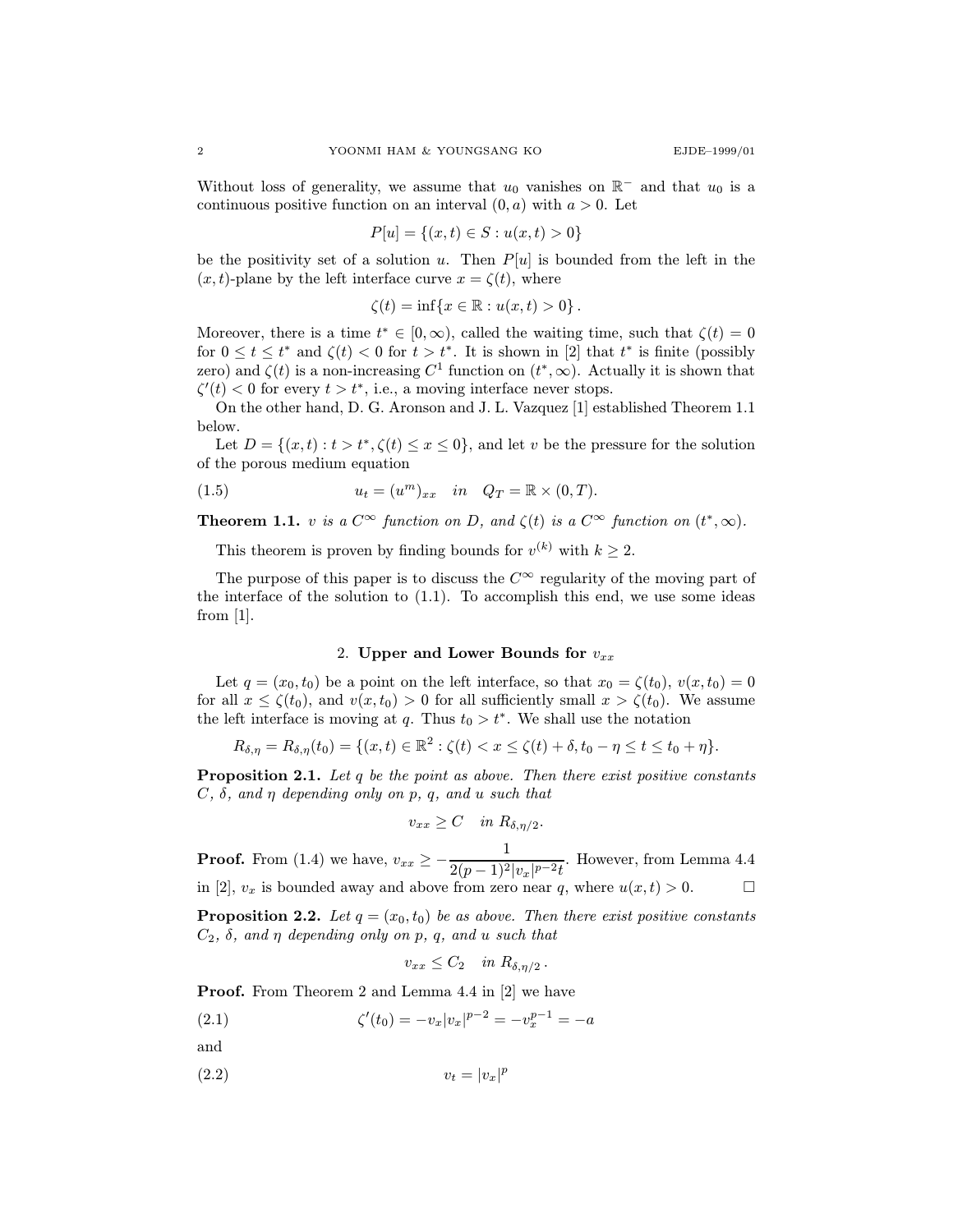on the moving part of the interface  $\{x = \zeta(t), t > t^*\}$ . Choose  $\epsilon > 0$  such that

(2.3) 
$$
(p-1)a - 5p\epsilon \ge 4[(p-2)^2 + (p-1)^2](a+\epsilon)\epsilon.
$$

Then by Theorem 2 in [2], there exists a  $\delta = \delta(\epsilon) > 0$  and  $\eta = \eta(\epsilon) \in (0, t_0 - t^*)$ such that  $R_{\delta,\eta} \subset P[u],$ 

(2.4) 
$$
(a - \epsilon)^{\frac{1}{p-1}} < v_x < (a + \epsilon)^{\frac{1}{p-1}}
$$

and

$$
(2.5) \t v v_{xx} \le (a - \epsilon)^{\frac{2}{p-1}} \epsilon
$$

in  $R_{\delta,\eta}$ . Then from (2.4) we have

(2.6) 
$$
(a - \epsilon)^{\frac{1}{p-1}}(x - \zeta) < v(x, t) < (a + \epsilon)^{\frac{1}{p-1}}(x - \zeta)
$$

in  $R_{\delta,\eta}$  and

(2.7) 
$$
-(a+\epsilon) < \zeta'(t) < -(a-\epsilon) \quad \text{in } [t_1, t_2]
$$

where  $t_1 = t_0 - \eta$  and  $t_2 = t_0 + \eta$ . We set

(2.8) 
$$
\zeta^*(t) = \zeta(t_1) - b(t - t_1)
$$

where  $b = a + 2\epsilon$ . Then clearly  $\zeta(t) > \zeta^*(t)$  in  $(t_1, t_2]$ . On  $P[u]$ ,  $w \equiv v_{xx}$  satisfies

$$
L(w) = w_t - (p-2)v|v_x|^{p-2}w_{xx} - (3p-4)|v_x|^{p-2}v_xw_x
$$
  

$$
-[(p-2)^2 + 2(p-1)^2]|v_x|^{p-2}w^2
$$
  

$$
-3(p-2)^2v|v_x|^{p-4}v_xww_x - (p-2)^2(p-3)v|v_x|^{p-4}w^3
$$
  

$$
= 0.
$$

We shall construct a barrier for w in  $R_{\delta,\eta}$  of the form

$$
\phi(x,t) \equiv \frac{\alpha}{x-\zeta(t)} + \frac{\beta}{x-\zeta^*(t)},
$$

where  $\alpha$  and  $\beta$  will be decided later.

By a direct computation we have

$$
L(\phi) = \frac{\alpha}{(x-\zeta)^2} \{ \zeta' - (p-2)v|v_x|^{p-2} \frac{2}{x-\zeta} + (3p-4)|v_x|^{p-2} v_x \} + \frac{\beta}{(x-\zeta^*)^2} \{ \zeta^{*'} - (p-2)v|v_x|^{p-2} \frac{2}{x-\zeta^*} + (3p-4)|v_x|^{p-2} v_x \} -[(p-2)^2 + 2(p-1)^2]|v_x|^{p-2} \phi^2 + \bar{G}
$$

where

$$
\bar{G}
$$

$$
= -3(p-2)^2 v v_x |v_x|^{p-4} \phi \phi_x - (p-2)^2 (p-3) v |v_x|^{p-4} \phi^3
$$
  
= 
$$
(p-2)^2 v |v_x|^{p-4} \phi \left(3v_x \left[\frac{\alpha}{(x-\zeta)^2} + \frac{\beta}{(x-\zeta^*)^2}\right] - (p-3) \left[\frac{\alpha}{x-\zeta} + \frac{\beta}{x-\zeta^*}\right]^2\right).
$$

If we choose  $\alpha$  and  $\beta$  satisfying

$$
v_x \ge |p-3| \max(\alpha, \beta),
$$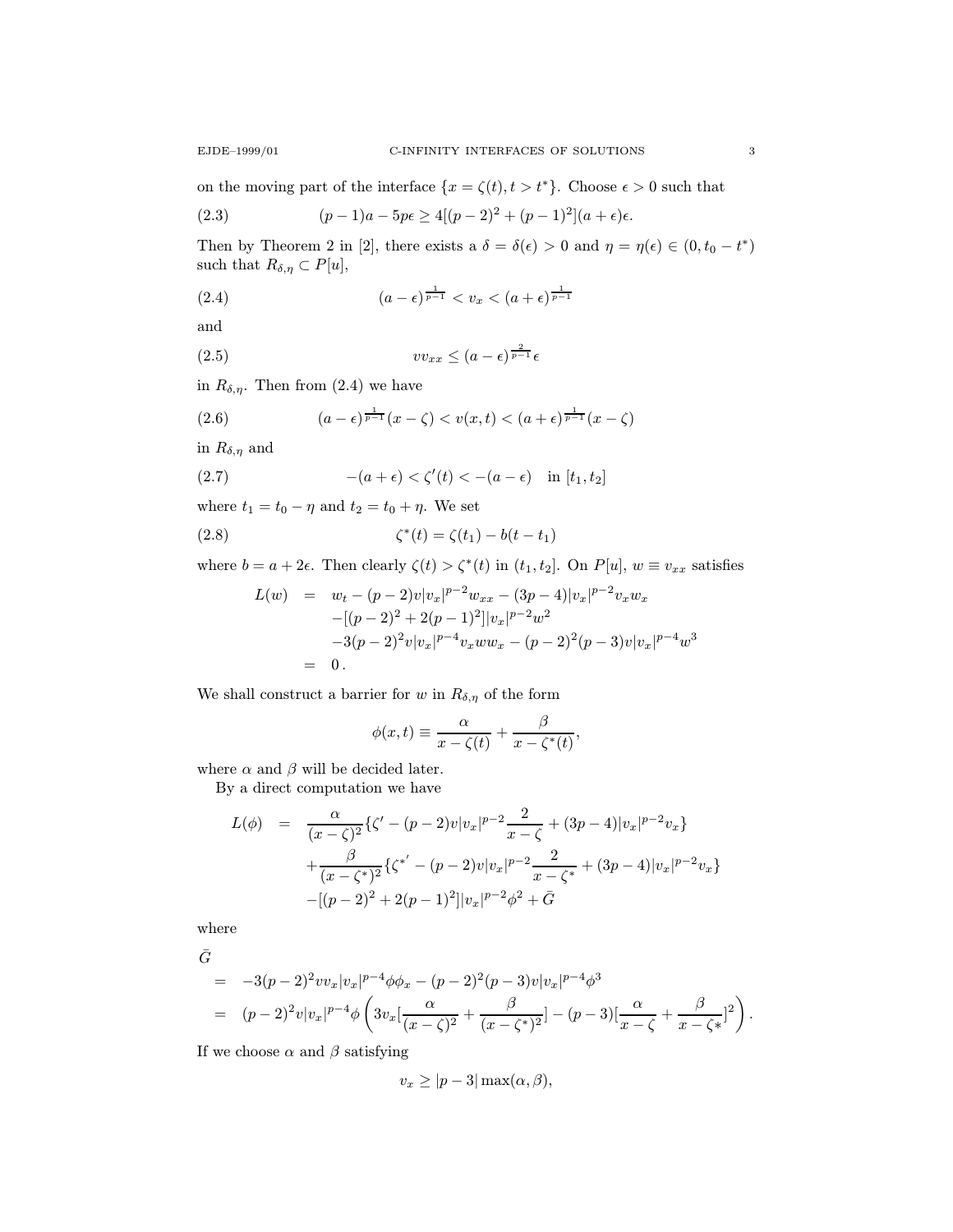then  $\bar{G} \geq 0$  in  $R_{\delta,\eta}$ . Now set  $\bar{A} = \frac{\alpha}{(x-\zeta)^2}$  and  $\bar{B} = \frac{\beta}{(x-\zeta^*)^2}$ . Then we have  $L(\phi)$ 

$$
\geq \bar{A}\left\{\zeta' + |v_x|^{p-2}\{- (p-2)v\frac{2}{x-\zeta} + (3p-4)v_x - 2[(p-2)^2 + 2(p-1)^2]\alpha\}\right\}
$$
  
+ $\bar{B}\left\{\zeta^{*'} + |v_x|^{p-2}\{- (p-2)v\frac{2}{x-\zeta^*} + (3p-4)v_x - 2[(p-2)^2 + 2(p-1)^2]\beta\}\right\}$   

$$
\geq \bar{A}\left\{(p-1)a - (5p-7)\epsilon - 2[(p-2)^2 + 2(p-1)^2](a+\epsilon)^{\frac{p-2}{p-1}}\alpha\right\}
$$
  
+ $\bar{B}\left\{(p-1)a - (5p-6)\epsilon - 2[(p-2)^2 + 2(p-1)^2](a+\epsilon)^{\frac{p-2}{p-1}}\beta\right\}.$ 

Set

$$
0 < \alpha \le \frac{(p-1)a - (5p-7)\epsilon}{2[(p-2)^2 + 2(p-1)^2](a+\epsilon)^{\frac{p-2}{p-1}}} = \alpha_0
$$

and

(2.9) 
$$
\beta = \frac{(p-1)a - (5p - 6\epsilon)}{2[(p-2)^2 + 2(p-1)^2](a+\epsilon)^{\frac{p-2}{p-1}}}.
$$

Then from (2.3),  $\beta > 0$  and  $L(\phi) \ge 0$  in  $R_{\delta,\eta}$  for all  $\alpha \in (0, \alpha_0]$  and  $\beta$ .

Let us now compare w and  $\phi$  on the parabolic boundary of  $R_{\delta,\eta}$ . In view of (2.5) and (2.6) we have

$$
v_{xx} \le \frac{\epsilon (a - \epsilon)^{\frac{1}{p-1}}}{x - \zeta} \quad \text{in } R_{\delta, \eta}
$$

and in particular

$$
v_{xx}(\zeta(t)+\delta,t)\leq \frac{\epsilon(a-\epsilon)^{\frac{1}{p-1}}}{\delta}\,\,\text{in}\,\,[t_1,t_2]\,.
$$

By the Mean Value Theorem and (2.7), we have that for some  $\tau \in (t_1, t_2)$ 

$$
\zeta(t) + \delta - \zeta^*(t) = \delta + (a + 2\epsilon)(t - t_1) + \zeta'(\tau)(t - t_1)
$$
  
 
$$
\leq \delta + 3\epsilon(t - t_1) \leq \delta + 6\epsilon\eta.
$$

Now set

$$
\eta = \min\{\eta(\epsilon), \delta(\epsilon)/6\epsilon\}.
$$

Since  $\epsilon$  satisfies (2.3) and  $\beta$  is given by (2.9) it follows that

$$
\phi(\zeta+\delta,t)\geq \frac{\beta}{2\delta}\geq \frac{(p-1)a-(5p-6\epsilon)}{4[(p-2)^2+2(p-1)^2](a+\epsilon)^{\frac{p-2}{p-1}}\delta}\geq \frac{(a+\epsilon)^{\frac{1}{p-1}}}{\delta}\epsilon\geq v_{xx},
$$

on  $[t_1, t_2]$ . Moreover from  $(3.5)$  and  $(2.9)$ 

$$
\phi(x,t_1)\geq \frac{\beta}{x-\zeta(t_1)}\geq \frac{\epsilon(a-\epsilon)^{\frac{1}{p-1}}}{x-\zeta(t_1)}\geq v_{xx}(x,t_1)\,\,\text{on}\,\,(\zeta(t_1),\zeta(t_1)+\delta].
$$

Let  $\Gamma = \{(x, t) \in \mathbb{R}^2 : x = \zeta(t), t_1 \le t \le t_2\}$ . Clearly  $\Gamma$  is a compact subset of  $\mathbb{R}^2$ . Fix  $\alpha \in (0, \alpha_0)$ . For each point  $s \in \Gamma$  there is an open ball  $B_s$  centered at s such that

$$
(vv_{xx})(x,t) \leq \alpha(a-\epsilon)^{\frac{1}{p-1}} \quad \text{in } B_s \cap P[u].
$$

In view of (2.6) we have

$$
\phi(x,t) \ge \frac{\alpha}{x-\zeta} \ge v_{xx}(x,t) \quad \text{in } B_s \cap P[u].
$$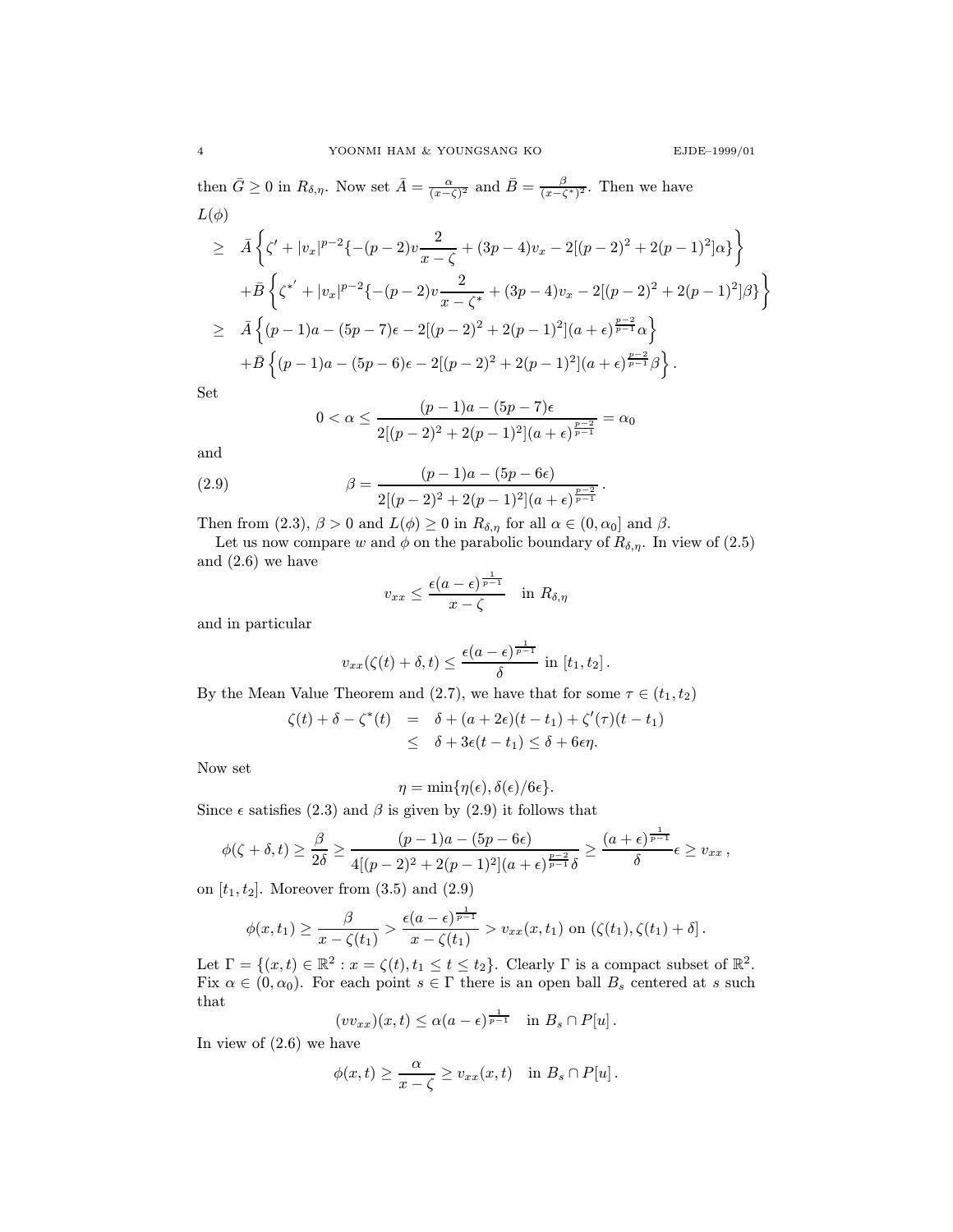Since  $\Gamma$  can be covered by a finite number of these balls it follows that there is a  $\gamma = \gamma(\alpha) \in (0, \delta)$  such that

$$
\phi(x,t) \ge w(x,t) \quad \text{in } R_{\delta,\eta}.
$$

Thus for every  $\alpha \in (0, \alpha_0)$ ,  $\phi$  is a barrier for w in  $R_{\delta,\eta}$ . By the comparison principle for parabolic equations [4] we conclude that

$$
v_{xx}(x,t) \leq \frac{\alpha}{x-\zeta(t)} + \frac{\beta}{x-\zeta^*(t)} \quad \text{in} \ R_{\delta,\eta} \ ,
$$

where  $\beta$  is given by (2.9) and  $\alpha \in (0, \alpha_0)$  is arbitrary. Now as  $\alpha$  approaches zero, we obtain

$$
v_{xx}(x,t) \leq \frac{\beta}{x-\zeta^*} \leq \frac{2\beta}{\epsilon \eta} \quad \text{in } \mathbb{R}.
$$

3. **Bounds for** 
$$
\left(\frac{\partial}{\partial x}\right)^3 v
$$

In this section we find the estimates of the derivatives of the form

$$
v^{(3)} \equiv \left(\frac{\partial}{\partial x}\right)^3 v.
$$

By a direct computation we have,

$$
(3.1) \ L_3(v^{(3)}) = v_t^{(3)} - (p-2)vv_x^{p-2}v_{xx}^{(3)} - (A+B)v_x^{(3)} - Cv^{(3)} - D(v^{(3)})^2 - Ev_x^{p-3}v_{xx}^3 - (p-2)^2(p-3)(p-4)vv_x^{p-5}v_{xx}^4 = 0,
$$

where

$$
A = (p-2)v_x^{p-1} + (p-2)^2 vv_x^{p-3} v_{xx},
$$
  
\n
$$
B = (3p-4)v_x^{p-1} + 3(p-2)^2 vv_x^{p-3} v_{xx},
$$
  
\n
$$
C = v_{xx}v_x^{p-2}\{(3p-4)(p-1) + 2[(p-2)^2
$$
  
\n
$$
+2(p-1)^2] + 6(p-2)^2(p-3)vv_x^{-2} v_{xx} + 3(p-2)^2\},
$$
  
\n
$$
D = 3(p-2)^2 vv_x^{p-3},
$$
  
\n
$$
E = [(p-2)^2 + 2(p-1)^2](p-2) + (p-2)^2(p-3).
$$

Suppose that  $q = (x_0, t_0)$  is a point on the left interface for which (2.1) holds. Fix  $\epsilon \in (0, a)$  and take  $\delta_0 = \delta_0(\epsilon) > 0$  and  $\eta_0 = \eta(\epsilon) \in (0, t_0 - t^*)$  such that  $R_0 \equiv R_{\delta_0,\eta_0}(t_0) \subset P[u]$  and  $(2.5)$  holds. Thus we also have  $(2.6)$  and  $(2.7)$  in  $R_0$ . Then by rescaling and interior estimate we have

**Proposition 3.1.** There are constants  $K \in \mathbb{R}^+$ ,  $\delta \in (0, \delta_0)$ , and  $\eta \in (0, \eta_0)$  depending only on  $p, q$ , and  $C_2$  such that

$$
|v^{(3)}(x,t)| \leq \frac{K}{x-\zeta(t)} \quad \text{in} \ R_{\delta,\eta} \, .
$$

Proof. Set

$$
\delta=\min\{\frac{2\delta_0}{3},2s\eta_0\},\quad \eta=\eta_0-\frac{\delta}{4s}\,,
$$

and define

$$
R(\overline{x}, \overline{t}) \equiv \left\{ (x, t) \in \mathbb{R}^2 : |x - \overline{x}| < \frac{\lambda}{2}, \overline{t} - \frac{\lambda}{4s} < t \leq \overline{t} \right\}
$$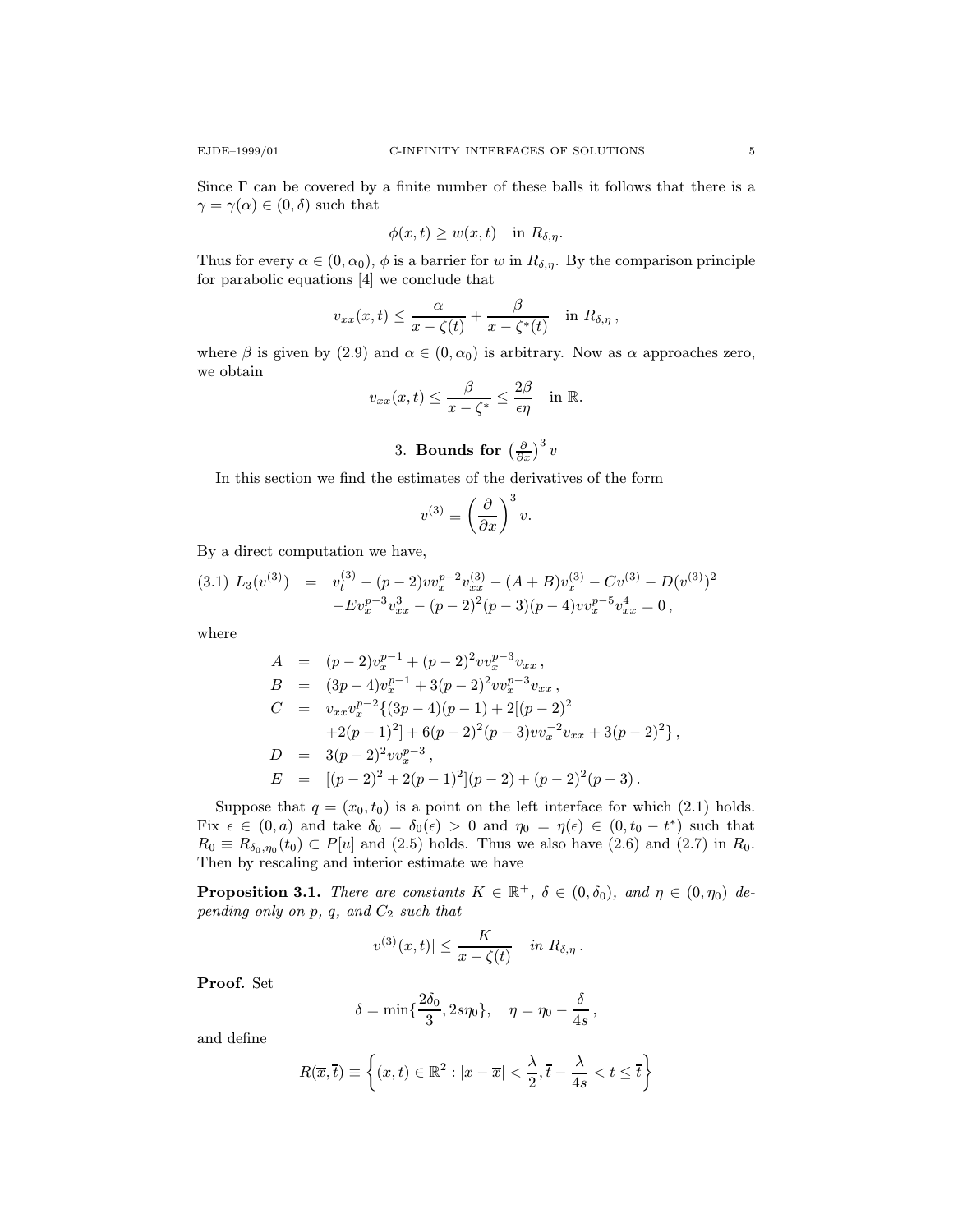for  $(\overline{x},\overline{t}) \in R_{\delta,\eta}$ , where  $s = a + \epsilon$  and  $\lambda = \overline{x} - \zeta(\overline{t})$ . Then  $(\overline{x},\overline{t}) \in R_{\delta,\eta}$  implies that  $R(\overline{x},\overline{t}) \subset R_0$ . Since  $\delta_0 \geq \frac{3\delta}{2}$ ,  $\lambda < \delta$  and  $\zeta$  is non-increasing, we have

$$
t_0 - \eta_0 = t_0 - \eta - \frac{\lambda}{4s} < t < t_0 + \eta < t_0 + \eta_0,
$$
\n
$$
\overline{x} - \frac{\lambda}{2} = \overline{x} - \frac{\overline{x} + \zeta(\overline{t})}{2} = \frac{\overline{x} + \zeta(\overline{t})}{2} > \zeta(t_0 + \eta_0),
$$
\n
$$
\zeta(t_0 - \eta) + \delta + \frac{\lambda}{2} < \zeta(t_0 - \eta_0).
$$

Also observe that for each  $(\overline{x},\overline{t}) \in R_{\delta,\eta}, R(\overline{x},\overline{t})$  lies to the right of the line  $x =$  $\zeta(\bar{t}) + s(\bar{t} - t)$ . Next set  $x = \lambda \xi + \bar{x}$  and  $t = \lambda \tau + \bar{t}$ . The function

$$
W(\xi,\tau) \equiv v_{xx}(\lambda\xi + \overline{x}, \lambda\tau + \overline{t}) = v_{xx}(x,t)
$$

satisfies the equation

(3.2)  
\n
$$
W_{\tau} = \left\{ (p-2) \frac{v}{\lambda} v_x^{p-2} W_{\xi} + (3p-4) v_x^{p-1} W \right\}_{\xi}
$$
\n
$$
+ [2(p-2)^2 v v_x^{p-3} v_{xx} - (p-2) v_x^{p-1}] W_{\xi}
$$
\n
$$
+ \lambda [(p-2)^2 (p-3) v v_x^{p-4} (v_{xx})^3 - (p-2) v_x^{p-2} (v_{xx})^2]
$$

in the region

$$
B \equiv \left\{ (\xi, \tau) \in \mathbb{R}^2 : |\xi| \le \frac{1}{2}, -\frac{1}{4s} < \tau \le 0 \right\},\
$$

and  $|W| \leq C_2$  in B. In view of (2.6) and (2.7)

$$
(a - \epsilon)^{\frac{1}{p-1}} \frac{x - \zeta(t)}{\lambda} \le \frac{v(x, t)}{\lambda} \le (a + \epsilon)^{\frac{1}{p-1}} \frac{x - \zeta(t)}{\lambda}
$$

and

$$
\zeta(\overline{t}) \leq \zeta(t) \leq \zeta(\overline{t}) + s(\overline{t} - t) \leq \zeta(\overline{t}) + \frac{\lambda}{4}.
$$

Therefore,

$$
\frac{\lambda}{4} = \overline{x} - \frac{\lambda}{2} - \zeta(\overline{t}) - \frac{\lambda}{4} \le x - \zeta(t) \le \overline{x} + \frac{\lambda}{2} - \zeta(\overline{t}) = \frac{3\lambda}{2}
$$

which implies

$$
\frac{(a-\epsilon)^{\frac{1}{p-1}}}{4} \leq \frac{v}{\lambda} \leq \frac{3(a+\epsilon)^{\frac{1}{p-1}}}{2}.
$$

Hence by  $(2.4)$  equation  $(3.2)$  is uniformly parabolic in  $B$ . Moreover, it follows from Proposition 2.2 that W satisfies all of the hypotheses of Theorem 5.3.1 of [4]. Thus we conclude that there exists a constant  $K = K(a, p, C_2) > 0$  such that

$$
\left|\frac{\partial}{\partial \xi}W(0,0)\right| \leq K;
$$

that is,

$$
|v^{(3)}(\overline{x},\overline{t})|\leq \frac{K}{\lambda}.
$$

Since  $(\overline{x},\overline{t}) \in R_{\delta,\eta}$  is arbitrary, this proves the proposition.

We now turn to the barrier construction. If  $\gamma \in (0, \delta)$  we will use the notation

$$
R^{\gamma}_{\delta,\eta}=R^{\gamma}_{\delta,\eta}(t_0)\equiv\{(x,t)\in\mathbb{R}^2:\zeta(t)+\gamma\leq x\leq\zeta(t)+\delta,t_0-\eta\leq t\leq t_0+\eta\}.
$$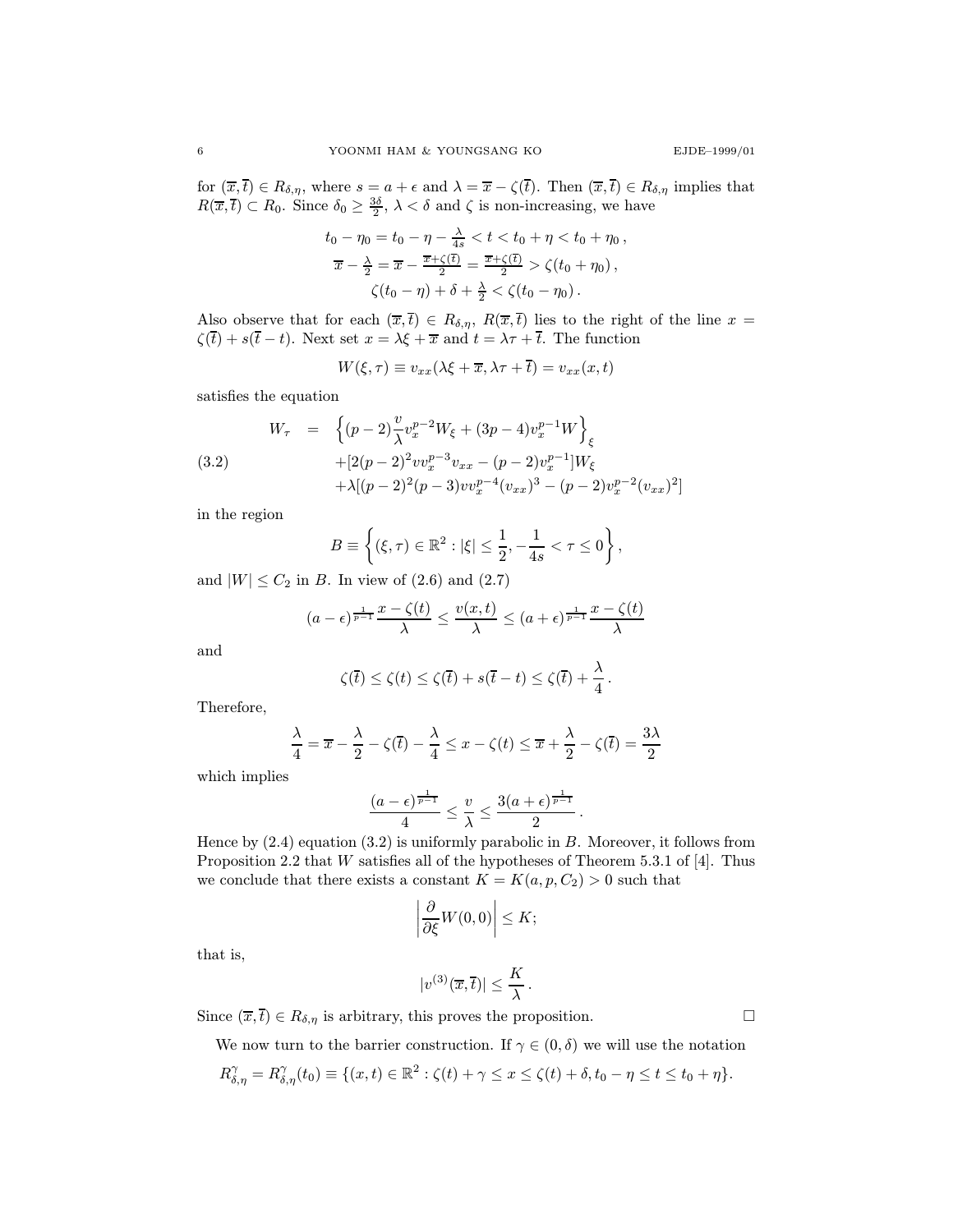2.2 with

(3.3) 
$$
0 < \delta_1 < \frac{(p-1)a^{\frac{1}{p-1}}}{12(p-2)^2 K}.
$$

For  $(x,t) \in R^{\gamma}_{\delta_1,\eta_1}$ , let

(3.4) 
$$
\phi_{\gamma}(x,t) \equiv \frac{\alpha}{x-\zeta(t)-\gamma/3} + \frac{\beta}{x-\zeta^*(t)},
$$

where  $\zeta^*$  is given by (2.8), and  $\alpha$  and  $\beta$  are positive constant less than  $K/2$ . Then there exist  $\delta \in (0, \delta_1)$  and  $\eta \in (0, \eta_1)$  depending only on a, p and  $C_2$  such that

$$
L_3(\phi_\gamma)\geq 0\quad\text{in }R^\gamma_{\delta,\eta}
$$

for all  $\gamma \in (0, \delta)$ .

**Proof.** Choose  $\epsilon$  such that

(3.5) 
$$
0 < \epsilon < \frac{(p-1)a}{13p - 23}.
$$

There exist  $\delta_2 \in (0, \delta_1)$  and  $\eta \in (0, \eta_1)$  such that  $(2.4)$ ,  $(2.6)$  and  $(2.7)$  hold in  $R_{\delta_2, \eta}$ . Fix  $\gamma \in (0, \delta_2)$ . For  $(x, t) \in R^{\gamma}_{\delta_2, \eta}$ , we have

$$
L_3(\phi_3) = \frac{\alpha}{(x - \zeta - \gamma/3)^2} \left\{ \zeta' - \frac{2(p-2)vv_x^{p-2}}{x - \zeta - \gamma/3} + A + B \right\} + \frac{\alpha}{(x - \zeta^*)^2} \left\{ \zeta^{*'} - \frac{2(p-2)vv_x^{p-2}}{x - \zeta^*} + A + B \right\} - C\phi_3 - D(\phi_3)^2 - Ev_x^{p-3}v_{xx}^3 - (p-2)^2(p-3)(p-4)vv_x^{p-5}v_{xx}^4
$$

where  $A, B, C, D$ , and  $E$  are as above.

¿From (2.6), together with the fact that  $x - \zeta^* \geq x - \zeta - \gamma/3$  we have

$$
\frac{v}{x-\zeta^*} \le \frac{v}{x-\zeta-\gamma/3} \le (a+\epsilon)^{\frac{1}{p-1}} \frac{x-\zeta}{x-\zeta-\gamma/3} \le (a+\epsilon)^{\frac{1}{p-1}} \frac{\gamma}{\gamma-\gamma/3} = \frac{3}{2}(a+\epsilon)^{\frac{1}{p-1}}.
$$

 $\chi$ From  $(3.3)$ , we have

(3.6) 
$$
D\alpha, D\beta < 1/2DK < DK \leq \frac{(p-1)a}{4} + \frac{(p-1)\epsilon}{4}.
$$

Then since  $|C|$  is bounded and from  $(2.4)$  and  $(2.6)$ , we have

$$
L_3(\phi_3)
$$
\n
$$
\geq \frac{\alpha}{Y^2} \left\{ (p-1)a - (7p-11)\epsilon - |C|Y - 2D\alpha - \overline{E}\frac{Y^2}{\alpha} \right\}
$$
\n
$$
+ \frac{\beta}{(x-\zeta^*)^2} \left\{ (p-1)a - (7p-10)\epsilon - |C|(x-\zeta^*) - 2D\beta - \overline{E}\frac{(x-\zeta^*)^2}{\beta} \right\}
$$
\n
$$
\geq \frac{\alpha}{Y^2} \left\{ \frac{(p-1)a}{2} - \frac{13p-23}{2}\epsilon - \delta_2(|C| - \overline{E}\frac{Y}{\alpha}) \right\}
$$
\n
$$
+ \frac{\beta}{(x-\zeta^*)^2} \left\{ \frac{(p-1)a}{2} - \frac{13p-21}{2}\epsilon - \delta_2(|C| - \overline{E}\frac{x-\zeta^*}{\beta}) \right\}
$$

where  $Y = x - \zeta - \gamma/3$  and  $\overline{E} = |E|v_x^{p-3}v_{xx}^3$ . Since  $\epsilon$  satisfies (3.5) we can choose  $\delta = \delta_2(\epsilon, p, a, C_2) > 0$  so small that  $L_3(\phi_3) \geq 0$  in  $R^{\gamma}_{\delta, \eta}$ .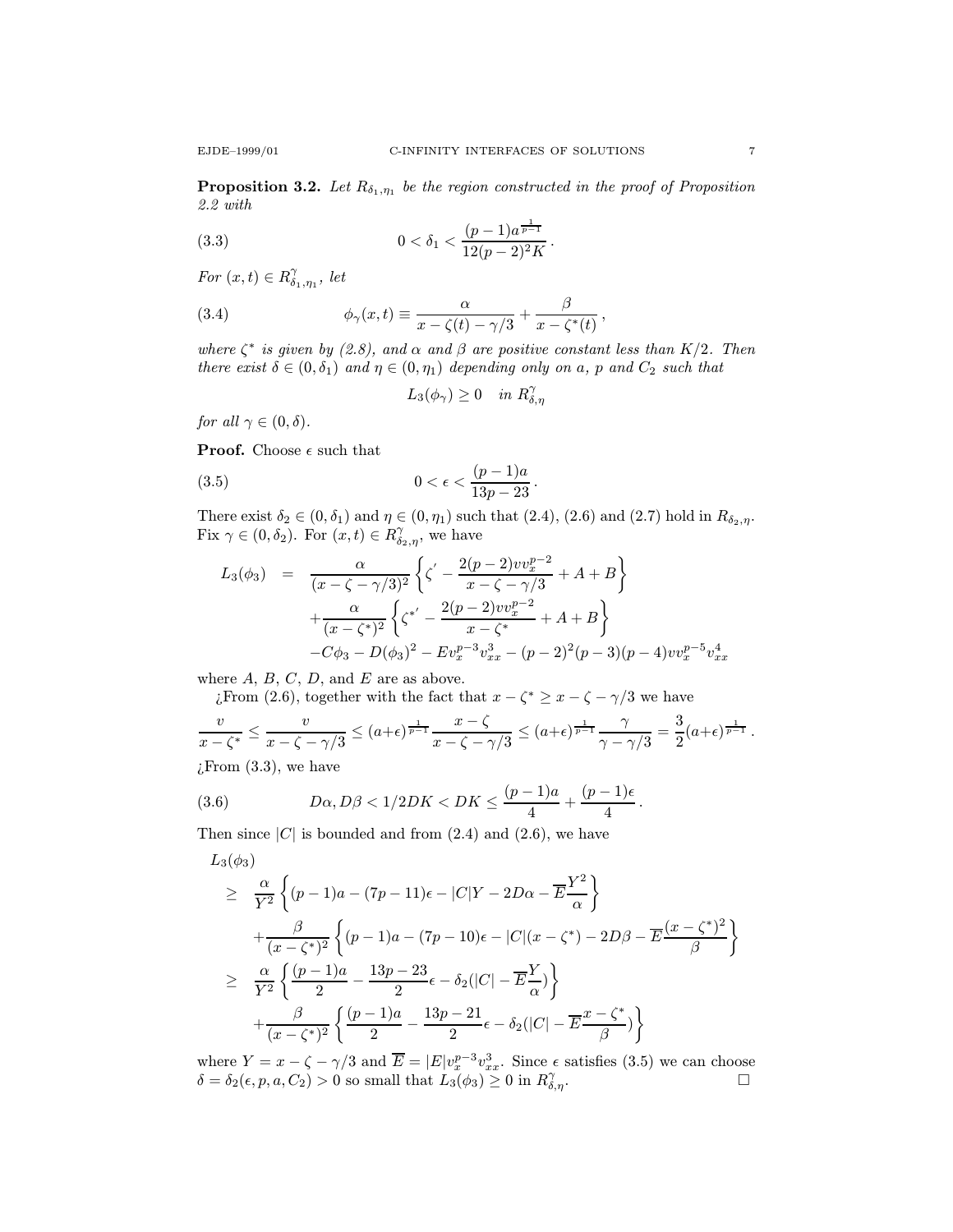**Remark 3.1.** *i*. From (3.6) the Proposition 3.2 will be true for any  $\alpha, \beta \in (0, K)$ .

**Proposition 3.3.** (Barrier Transformation). Let  $\delta$  and  $\eta$  be as in Proposition 3.2 with the additional restriction that

$$
(3.7) \t\t \eta < \frac{\delta}{6\epsilon},
$$

where  $\epsilon$  is as in Proposition 3.2. Suppose that for some nonnegative constant  $\beta$ 

(3.8) 
$$
v^{(3)}(x,t) \leq \frac{\alpha}{x-\zeta(t)} + \frac{\beta}{x-\zeta^*(t)} \quad in \ R_{\delta,\eta}.
$$

Then  $v^{(3)}$  also satisfies

(3.9) 
$$
v^{(3)}(x,t) \leq \frac{2\alpha/3}{x-\zeta(t)} + \frac{\beta + 2\alpha/3}{x-\zeta^*(t)} \quad in \ R_{\delta,\eta}.
$$

**Proof.** By Remark 3.1, for any  $\gamma \in (0, \delta)$  since  $\beta + 2\alpha/3 \leq K$  the function

$$
\phi_3(x,t) = \frac{2\alpha/3}{x-\zeta-\gamma/3} + \frac{\beta+2\alpha/3}{x-\zeta^*}
$$

satisfies  $L_3(\phi_3) \ge 0$  in  $R^{\gamma}_{\delta,\eta}$ . On the other hand, on the parabolic boundary of  $R^{\gamma}_{\delta,\eta}$ we have  $\phi_3 \ge v^{(3)}$ . In fact, for  $t = t_1$  and  $\zeta_1 + \gamma \le x \le \zeta_1 + \delta$ , with  $\zeta_1 = \zeta(t_1)$ , we have

$$
\phi_3(x,t_1) = \frac{2\alpha}{x - \zeta_1 - \gamma/3} + \frac{\beta + 2\alpha/3}{x - \zeta_1} > \frac{4\alpha/3}{x - \zeta_1} + \frac{\beta}{x - \zeta_1} > v^{(3)}(x,t_1)
$$

while for  $x = \zeta + \delta$  and  $t_1 \le t \le t_2$  we get, in view of (3.7),

$$
\begin{array}{rcl}\n\phi_3(\zeta+\delta,t) & \geq & \frac{2\alpha/3}{\delta-\gamma/3} + \frac{\beta}{\zeta+\delta-\zeta^*} + \frac{2\alpha/3}{\delta+6\epsilon\eta} \\
& \geq & \frac{2\alpha/3}{\delta} + \frac{\delta}{\zeta+\delta-\zeta^*} + \frac{\alpha/3}{\delta} \geq v^{(3)}(\zeta+\delta,t).\n\end{array}
$$

Finally, for  $x = \zeta + \gamma$ ,  $t_1 \le t \le t_2$  we have

$$
\phi_3(\zeta+\delta,t)=\frac{2\alpha/3}{\gamma-\gamma/3}+\frac{\beta+2\alpha/3}{\zeta+\gamma-\zeta^*}\geq \frac{\alpha}{\gamma}+\frac{\beta}{\zeta+\gamma-\zeta^*}\geq v^{(3)}(\zeta+\gamma,t).
$$

By the comparison principle we get

$$
\phi_3 \ge v^{(3)} \quad \text{in } R^\gamma_{\delta.\eta}
$$

for any  $\gamma \in (0, \delta)$ , and (3.9) follows by letting  $\gamma \downarrow 0$ .

**Proposition 3.4.** Let  $q = (x_0, t_0)$  be a point on the interface for which (2.1) holds. Then there exist constants  $C_3$ ,  $\delta$  and  $\eta$  depending only on p, q and u such that

$$
\left| \left( \frac{\partial}{\partial x} \right)^3 v \right| \leq C_3 \quad \text{in } R_{\delta, \eta/2}.
$$

**Proof.** By Proposition 3.1 we have, by letting  $\alpha = 0$ ,

$$
v^{(3)}(x,t) \leq \frac{\beta}{x-\zeta^*} \leq \frac{2\beta}{\epsilon \eta} \quad \text{in} \ R_{\delta,\eta/2}.
$$

Even though the equation (3.1) is not linear for  $v^{(3)}$ , a lower bound can be obtained in a similar way.  $\Box$ 

$$
\Box
$$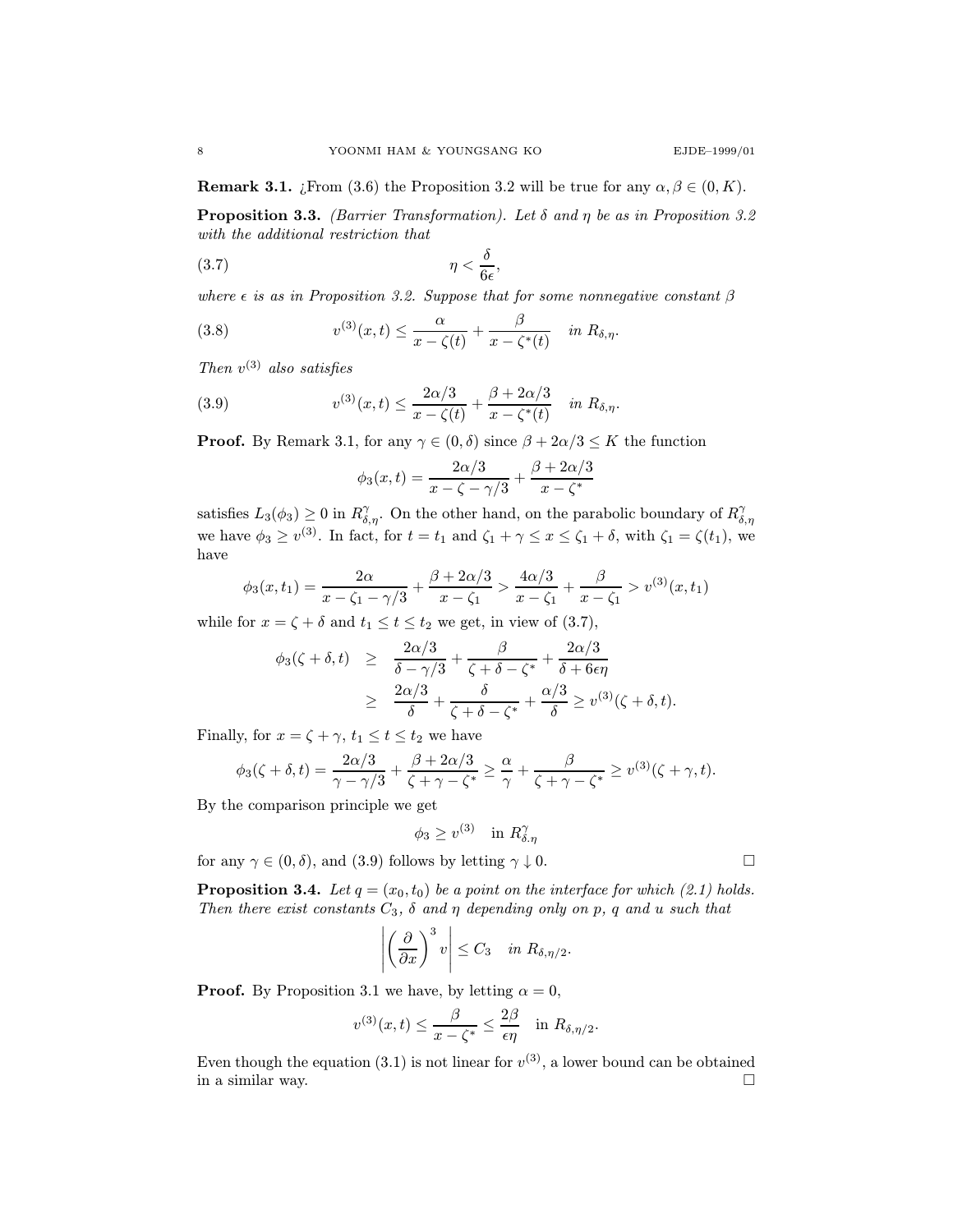#### 4. Main Result

In this section we prove the interface is a  $C^{\infty}$  function in  $(t^*, \infty)$ . We follow the methods in [1]. First we find the estimates of the derivatives of the form

$$
v^{(j)} \equiv \left(\frac{\partial}{\partial x}\right)^j v
$$

for  $j \geq 4$ . For the porous medium equation, we have [1] the following equation:

$$
L_j v^{(j)} \equiv v_t^{(j)} - (m-1) v v_{xx}^{(j)} - (2+j(m-1)) v_x v_x^{(j)} - c_{mj} v_{xx} v^{(j)}
$$

$$
- \sum_{l=3}^{j^*} d_{mj}^l v^{(l)} v^{(j+2-l)} = 0
$$

for  $j \geq 3$  in  $P[u]$ , where  $j^* = [j/2] + 1$ , and the  $c_{mj}$  and  $d_{mj}^l$  are constants which depend only on their indices, but whose precise values are irrelevant. Note that  $L_j$  is linear in  $v^{(j)}$ . On the other hand for the p-Laplacian equation by a direct computation we have the following equation for  $j \geq 4$ ,

(4.1) 
$$
L_j v^{(j)} = v_t^{(j)} - (p-2)v v_x^{p-2} v_{xx}^{(j)} - ((j-2)A + B)v_x^{(j)} - C_{pj} v^{(j)} - F(v, v_x, \dots, v^{(j-1)}) = 0
$$

where A and B are as before, and  $C_{pj}$  involves only v and derivatives of order  $\lt j$ . Note that equation (4.1) is linear in  $v^{(j)}$ . We also follow the method in [1]. Hence our result is

**Proposition 4.1.** Let  $q = (x_0, t_0)$  be a point on the interface for which (2.1) holds. For each integer  $j \geq 2$  there exist constants  $C_j$ ,  $\delta$  and  $\eta$  depending only on p, j, q and u such that

$$
\left| \left( \frac{\partial}{\partial x} \right)^j v \right| \leq C_j \quad \text{in } R_{\delta, \eta/2}.
$$

The proof is done by induction on j. Suppose that  $q = (x_0, t_0)$  is a point on the left interface for which (2.1) holds. Fix  $\epsilon \in (0, a)$  and take  $\delta_0 = \delta_0(\epsilon) > 0$  and  $\eta_0 = \eta(\epsilon) \in (0, t_0 - t^*)$  such that  $R_0 \equiv R_{\delta_0, \eta_0}(t_0) \subset P[u]$  and  $(2.5)$  holds. Thus we also have (2.6) and (2.7) in  $R_0$ . Assume that there are constants  $C_k \in \mathbb{R}^+$  for  $k = 3, \ldots, j - 1$  such that

(4.2) 
$$
|v^{(k)}| \leq C_k
$$
 on  $R_0$  for  $k = 3, ..., j - 1$ .

Observe that  $(4.2)$  hold for  $k = 3$  by Proposition 3.4.

By rescaling and interior estimates, we have

**Proposition 4.2.** There are constants  $K \in \mathbb{R}^+$ ,  $\delta \in (0, \delta_0)$ , and  $\eta \in (0, \eta_0)$  depending only on p,q and  $C_k$  for  $k \in [2, j - 1]$  with  $j \geq 4$  such that

$$
|v^{(j)}(x,t)| \leq \frac{K}{x-\zeta(t)} \quad \text{in $R_{\delta,\eta}$}.
$$

Proof. Set

$$
\delta = \min\{\frac{2\delta_0}{3},2s\eta_0\}\,,\quad \eta = \eta_0 - \frac{\delta}{4s}\,,
$$

and define

$$
R(\overline{x}, \overline{t}) \equiv \left\{ (x, t) \in \mathbb{R}^2 : |x - \overline{x}| < \frac{\lambda}{2}, \overline{t} - \frac{\lambda}{4s} < t \leq \overline{t} \right\}
$$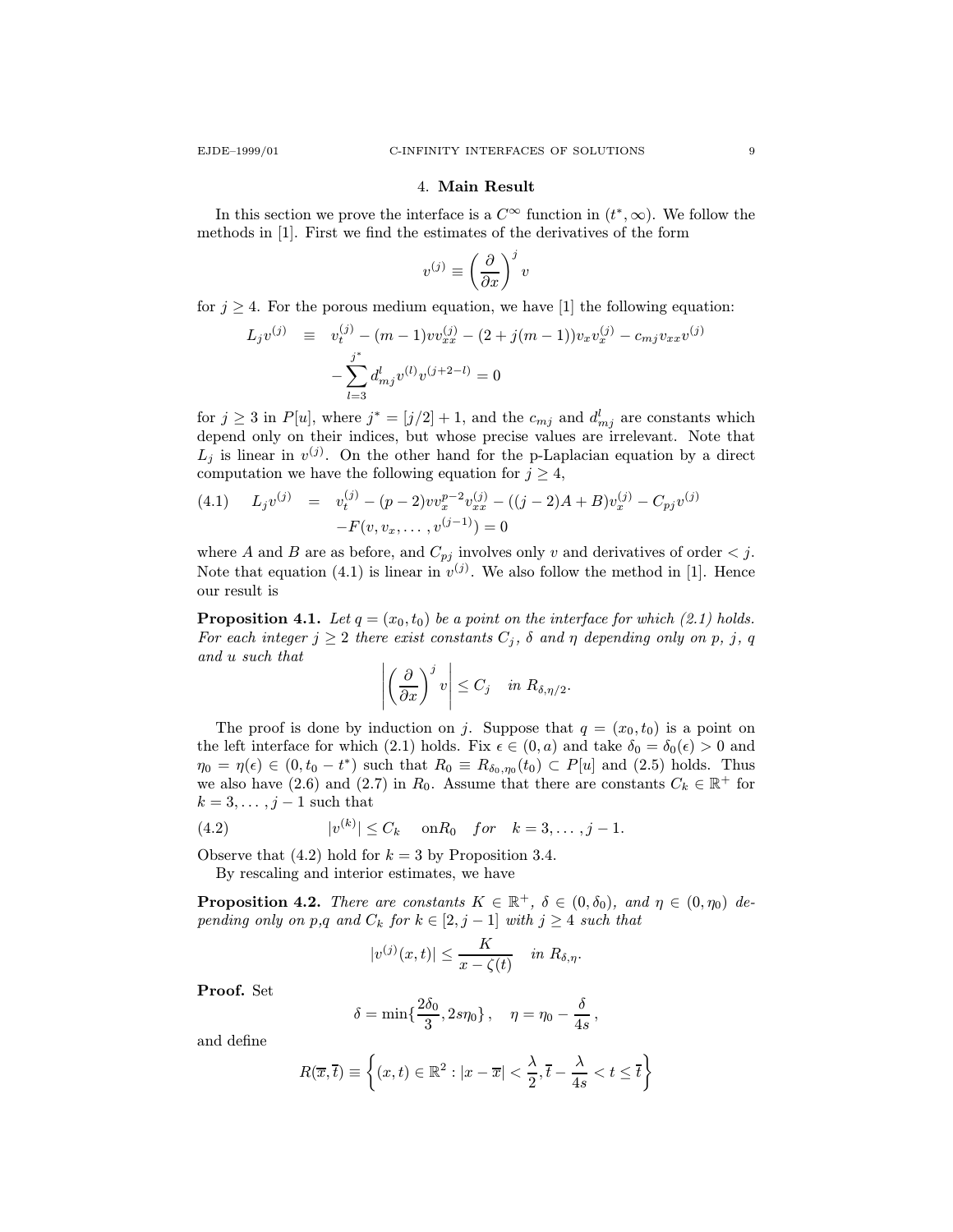for  $(\overline{x},\overline{t}) \in R_{\delta,\eta}$ , where  $s = a + \epsilon$  and  $\lambda = \overline{x} - \zeta(\overline{t})$ . Then  $(\overline{x},\overline{t}) \in R_{\delta,\eta}$  implies that  $R(\overline{x},\overline{t}) \subset R_0$ . Since  $\delta_0 \geq \frac{3\delta}{2}$ ,  $\lambda < \delta$  and  $\zeta$  is non-increasing, we have

$$
t_0 - \eta_0 = t_0 - \eta - \frac{\lambda}{4s} < t < t_0 + \eta < t_0 + \eta_0,
$$
\n
$$
\overline{x} - \frac{\lambda}{2} = \overline{x} - \frac{\overline{x} + \zeta(\overline{t})}{2} = \frac{\overline{x} + \zeta(\overline{t})}{2} > \zeta(t_0 + \eta_0),
$$
\n
$$
\zeta(t_0 - \eta) + \delta + \frac{\lambda}{2} < \zeta(t_0 - \eta_0).
$$

Also observe that for each  $(\overline{x},\overline{t}) \in R_{\delta,\eta}, R(\overline{x},\overline{t})$  lies to the right of the line  $x =$  $\zeta(\bar{t}) + s(\bar{t} - t)$ . Next set  $x = \lambda \xi + \bar{x}$  and  $t = \lambda \tau + \bar{t}$ . The function

$$
V^{(j-1)}(\xi, \tau) \equiv v^{(j-1)}(\lambda \xi + \overline{x}, \lambda \tau + \overline{t}) = v^{(j-1)}(x, t)
$$

satisfies the equation

$$
V_{\tau}^{(j-1)} = \left\{ (p-2) \frac{v}{\lambda} v_x^{p-2} V_{\xi}^{(j-1)} + [(j-2)A + B] v_x^{p-1} V^{(j-1)} \right\}_{\xi}
$$
  
(4.3)  

$$
-[(p-2) v_x^{p-1} + (p-2)^2 v v_x^{p-3} v_{xx} + (j-2)A + B] V_{\xi}^{(j-1)}
$$

$$
+ \lambda [C_{pj} - ((j-2)A_x + B_x)] V^{(j-1)} + \lambda F(v, \dots, v^{(j-2)})
$$

in the region

$$
B \equiv \left\{ (\xi, \tau) \in \mathbb{R}^2 : |\xi| \le \frac{1}{2}, -\frac{1}{4s} < \tau \le 0 \right\},\
$$

and  $|W| \leq C_2$  in B. In view of (2.6) and (2.7)

$$
(a - \epsilon)^{\frac{1}{p-1}} \frac{x - \zeta(t)}{\lambda} \le \frac{v(x, t)}{\lambda} \le (a + \epsilon)^{\frac{1}{p-1}} \frac{x - \zeta(t)}{\lambda}
$$

and

$$
\zeta(\overline{t}) \leq \zeta(t) \leq \zeta(\overline{t}) + s(\overline{t} - t) \leq \zeta(\overline{t}) + \frac{\lambda}{4}.
$$

Therefore

$$
\frac{\lambda}{4} = \overline{x} - \frac{\lambda}{2} - \zeta(\overline{t}) - \frac{\lambda}{4} \le x - \zeta(t) \le \overline{x} + \frac{\lambda}{2} - \zeta(\overline{t}) = \frac{3\lambda}{2}
$$

which implies

$$
\frac{(a-\epsilon)^{\frac{1}{p-1}}}{4} \leq \frac{v}{\lambda} \leq \frac{3(a+\epsilon)^{\frac{1}{p-1}}}{2}.
$$

Hence by (2.4) equation (3.2) is uniformly parabolic in B. Moreover, it follows from Proposition 2.2 that W satisfies all of the hypotheses of Theorem 5.3.1 of [4]. Thus we conclude that there exists a constant  $K = K(a, p, C_1, \ldots, C_{j-1}) > 0$  such that

$$
\left|\frac{\partial}{\partial \xi} V^{(j-1)}(0,0)\right| \leq K;
$$

that is,

$$
|v^{(j)}(\overline{x},\overline{t})| \leq \frac{K}{\lambda}.
$$

Since  $(\overline{x},\overline{t}) \in R_{\delta,\eta}$  is arbitrary, this proves the proposition.

We now turn to the barrier construction. If  $\gamma \in (0, \delta)$  we will use the notation

$$
R^{\gamma}_{\delta,\eta}=R^{\gamma}_{\delta,\eta}(t_0)\equiv \{(x,t)\in\mathbb{R}^2:\zeta(t)+\gamma\leq x\leq \zeta(t)+\delta,t_0-\eta\leq t\leq t_0+\eta\}\,.
$$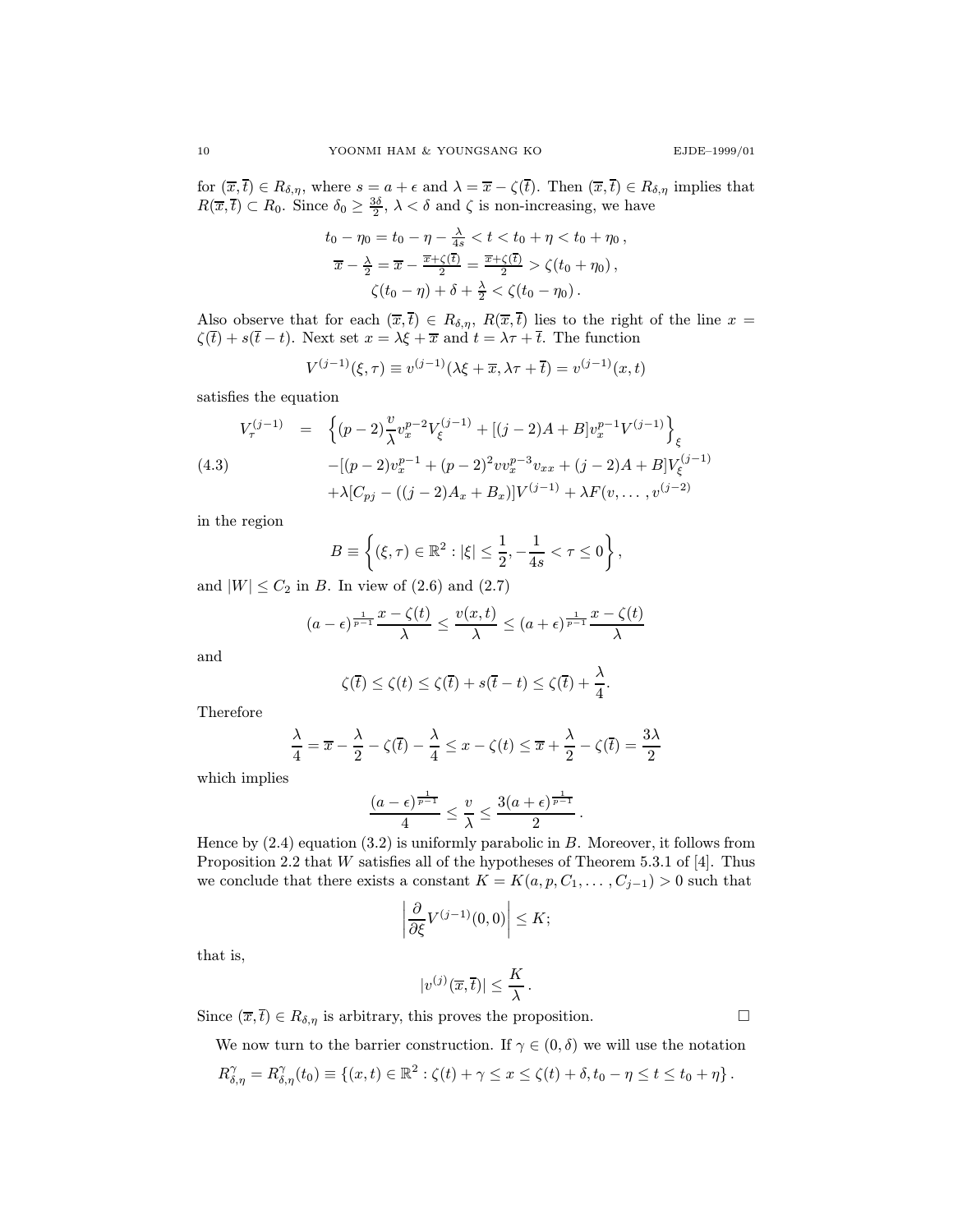**Proposition 4.3.** Let  $R_{\delta_1,\eta_1}$  be the region constructed in the proof of Proposition 2.2 with For  $j \geq 4$  and  $(x,t) \in R^{\gamma}_{\delta_1,\eta_1}$ , let

(4.4) 
$$
\phi_j(x,t) \equiv \frac{\alpha}{x - \zeta(t) - \gamma/3} + \frac{\beta}{x - \zeta^*(t)}
$$

where  $\zeta^*$  is given by (2.8), and  $\alpha$  and  $\beta$  are positive constant. Then there exist  $\delta \in (0, \delta_1)$  and  $\eta \in (0, \eta_1)$  depending only on a, p,  $C_1, \ldots, C_{j-1}$  such that

$$
L_j(\phi_j) \ge 0 \quad in \; R^{\gamma}_{\delta,\eta}
$$

for all  $\gamma \in (0, \delta)$ .

**Proof.** Choose  $\epsilon$  such that

(4.5) 
$$
0 < \epsilon < \frac{a}{(j-2)(p-2)+6p-8}.
$$

There exist  $\delta_2 \in (0, \delta_1)$  and  $\eta \in (0, \eta_1)$  such that  $(2.4), (2.6)$  and  $(2.7)$  hold in  $R_{\delta_2, \eta}$ . Fix  $\gamma \in (0, \delta_2)$ . For  $(x, t) \in R^{\gamma}_{\delta_2, \eta}$ , we have

$$
L_j(\phi_j) = \frac{\alpha}{(x - \zeta - \gamma/3)^2} \left\{ \zeta' - \frac{2(p-2)vv_x^{p-2}}{x - \zeta - \gamma/3} + (j-2)A + B \right\}
$$

$$
- \frac{\alpha}{(x - \zeta - \gamma/3)^2} \left\{ C_{pj}(x - \zeta - \gamma/3) - \frac{(x - \zeta - \gamma/3)^2}{\alpha} F \right\}
$$

$$
+ \frac{\beta}{(x - \zeta^*)^2} \left\{ \zeta^{*'} - \frac{2(p-2)vv_x^{p-2}}{x - \zeta^*} + (j-2)A + B - C_{pj}(x - \zeta^*) \right\}
$$

where A, B,  $C_{pj}$  and F are as before. ¿From (2.6), together with the fact that  $x - \zeta^* \geq x - \zeta - \gamma/3$  we have

$$
\frac{v}{x-\zeta^*} \le \frac{v}{x-\zeta-\gamma/3} \le (a+\epsilon)^{\frac{1}{p-1}} \frac{x-\zeta}{x-\zeta-\gamma/3} \le (a+\epsilon)^{\frac{1}{p-1}} \frac{\gamma}{\gamma-\gamma/3} = \frac{3}{2}(a+\epsilon)^{\frac{1}{p-1}}.
$$
  
Then from (2.4), (2.6) and (4.2), we have

Then from  $(2.4)$ ,  $(2.6)$  and  $(4.2)$ , we have

$$
L_j(\phi_j) \geq \frac{\alpha}{(x - \zeta - \gamma/3)^2} \left\{ a - ((j - 2)(p - 2) + 6p - 9)\epsilon - \delta_2(|C_{pj}| + \frac{\delta}{\alpha}|F| \right\} + \frac{\beta}{(x - \zeta^*)^2} \left\{ a - ((j - 2)(p - 2) + 6p - 8) - \delta_2(|C_{pj}| \right\}
$$

Since  $\epsilon$  satisfies (4.5) we can choose  $\delta = \delta_2(\epsilon, p, a, C_2) > 0$  so small that  $L_3(\phi_3) \geq 0$ in  $R^{\gamma}_{\delta,\eta}$ .  $\alpha_{\delta,\eta}$ .

Hence as in we have the following proposition whose proof can be found in [1].

**Proposition 4.4.** (Barrier Transformation). Let  $\delta$  and  $\eta$  be as in Proposition 4.3 with the additional restriction that

$$
(4.6) \t\t \eta < \frac{\delta}{6\epsilon},
$$

where  $\epsilon$  is as in Proposition 4.3. Suppose that for some nonnegative constant  $\beta$ 

(4.7) 
$$
v^{(j)}(x,t) \leq \frac{\alpha}{x-\zeta(t)} + \frac{\beta}{x-\zeta^*(t)} \quad in \quad R_{\delta,\eta}.
$$

Then  $v^{(j)}$  also satisfies

(4.8) 
$$
v^{(j)}(x,t) \leq \frac{2\alpha/3}{x-\zeta(t)} + \frac{\beta+2\alpha/3}{x-\zeta^*(t)} \quad in \, R_{\delta,\eta} \, .
$$